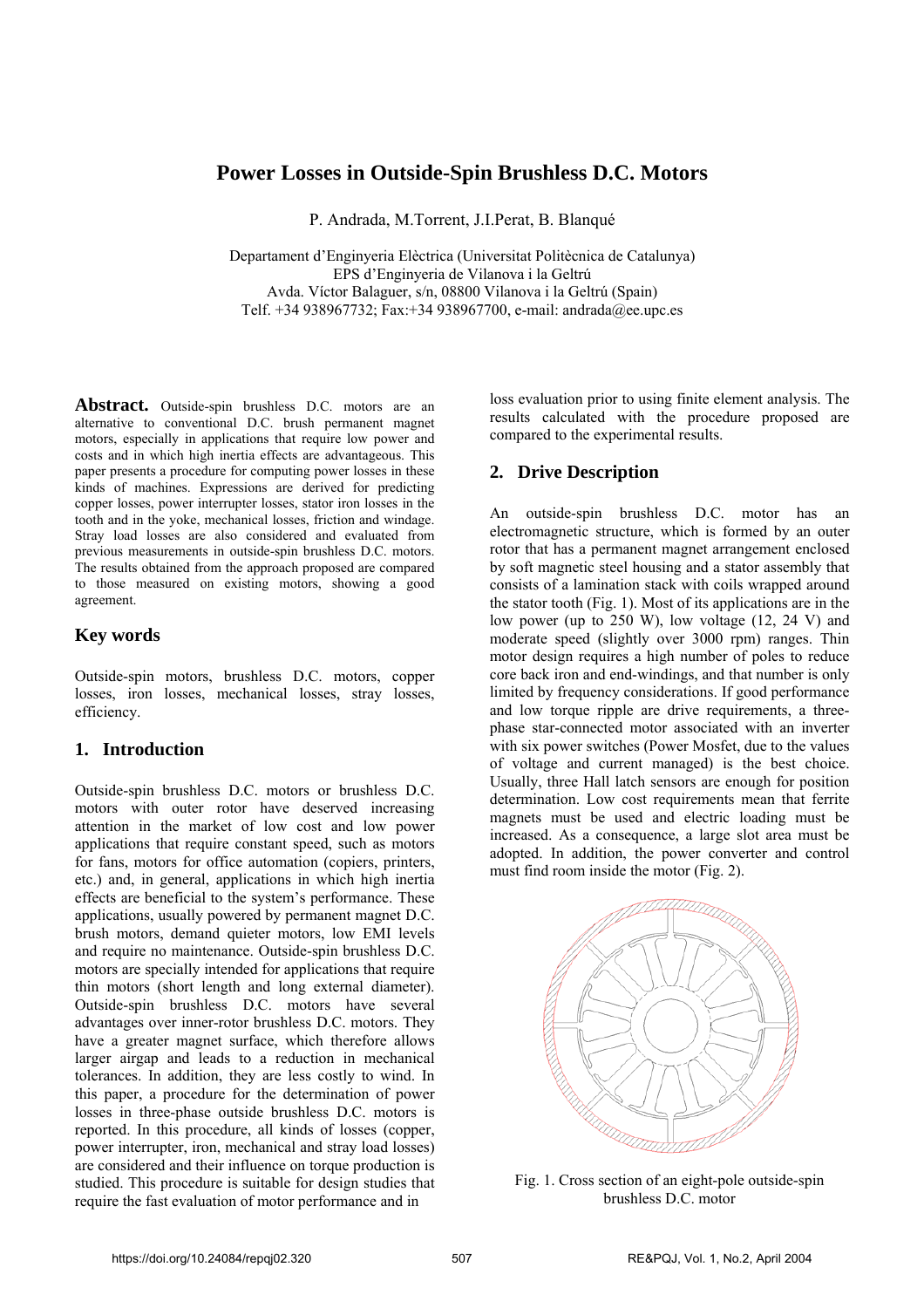

Fig. 2. Block diagram of an outside-spin brushless D.C. motor drive

## **3. Determination of Power Losses**

Power losses in electric motors are an important issue because these losses determine the efficiency of the motor and its heating. High efficiency cuts the operating costs, contributes to energy saving and reduces gas emissions. Moderate heating increases safety. High efficiency in outside brushless D.C. motors can offer a competitive advantage over conventional drives. The following expressions are derived in order to predict copper losses, power interrupter losses, stator iron losses in the tooth and in the yoke, mechanical losses, friction and windage. Stray load losses are also considered and evaluated from previous measurements.

### *A. Copper Losses*

Copper losses at a specified temperature θ are computed by means of the following equation:

$$
p_{cu\theta} = 3k_{\theta} R_{20^{\circ}} I_{RMS}^{2}
$$
 (W) (1)

where  $k_{\theta}$  is the temperature correction factor given by:

$$
k_{\theta} = \frac{235 + \theta}{255} \tag{2}
$$

Phase resistance is calculated by means of the expression:

$$
R_{20^{\circ}} = \rho_{20^{\circ}} \frac{N_f}{s_c} l_{em} \text{ } (\Omega) \tag{3}
$$

where  $\rho_{20^{\circ}}$  is the copper resistivity;  $N_f$  are the number of turns per phase;  $s_c$  is the conductor cross section and *lem* is the mean coil length.

If we consider, in a first approximation, an ideal 120º square wave, then:

$$
I_{RMS} = I \sqrt{\frac{2}{3}} \text{ (A)}
$$
 (4)

The *I* flat top current (A) coincides with the D.C. current input. Equation (4) can be substituted in Equation (1) to give:

$$
p_{cu\theta} = 2k_{\theta} R_{20^{\circ}} I^2 \text{ (W)} \tag{5}
$$

Skin effects can be neglected because, in outside-spin D.C. motors in the range considered, the skin depth  $\delta$  is usually higher than the wire size  $d_c$ , that is:

$$
\delta = \sqrt{\frac{2\rho}{\omega \mu_0}} \gg d_c \tag{6}
$$

#### *B. Power Interrupter Losses*

If we consider that, in a steady state, there are always two switches in the ON state, the losses across the power interrupters  $p_{int}$ , can be evaluated by:

$$
p_{\text{int}} = 2 R_{ON} I^2(\text{W}) \tag{7}
$$

where  $R_{ON}$  is the resistance of the power switch in the ON state.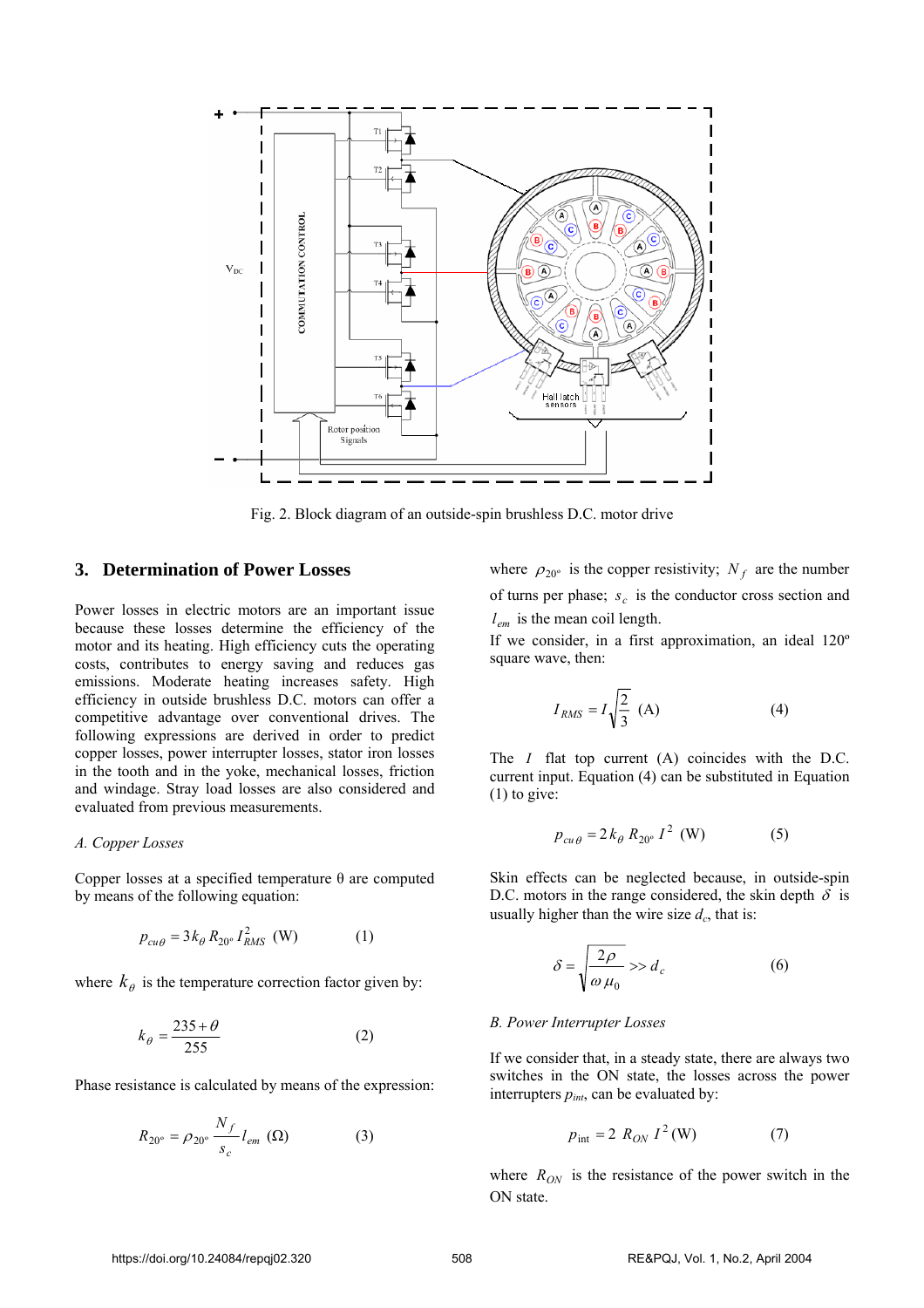*C. Iron Losses* 

The specific iron loss for a sinusoidal magnetic field is expressed by means of the well-known Steinmetz equation:

$$
P_{Fe} = k_h f \hat{B}^{\alpha} + k_e f^2 \hat{B}^2 (\text{W/kg}) \text{ (8)}
$$

where the first term is the hysteresis loss and the second is the specific eddy current loss.  $\hat{B}$  is the peak value of flux density and  $\beta$ ,  $k_h$ ,  $\alpha$  and  $k_e$  are constants determined by curve fitting from the manufacturer's data.

The iron loss expression in (8) is only valid for sinusoidal flux density. In brushless D.C. motors, the variation of flux in the stator core is not sinusoidal. Under these conditions, an alternative approach for specific iron loss is given by:

$$
P_{Fe} = k_h \int \hat{B}^\alpha + \frac{k_e}{2\pi^2} \left(\frac{dB}{dt}\right)_{RMS}^2 \text{(W/kg)} \qquad (9)
$$

Note that the hysteresis loss term is unchanged as it depends only on the peak value of the flux density, assuming that there are no minor hysteresis loops. By following this approach, expressions for the iron loss are derived in order to predict the hysteresis and eddy current losses in the stator tooth and in the stator yoke, [1] to [4].

#### *1). Iron Losses in the Stator Teeth*

Specific iron losses in the teeth  $p_t$ , including hysteresis and eddy current losses, can be determined using the following expression:

$$
p_{t} = k_{h} f B_{t}^{\alpha} + \frac{4}{\pi} k_{e} \frac{f^{2} \hat{B}_{t}^{2}}{\alpha_{t}} \gamma \text{ (W/kg)} \quad (10)
$$

where  $\hat{B}_t$  is the teeth flux density and  $\alpha_t$  is the augmented tooth arc that can be expressed by:

$$
\alpha_{tt} = p \left( \frac{\pi}{s} - \frac{k_c w_o}{D} \right) \text{ (elec. rad.)}
$$
  
and  $\gamma = 1$  if  $\alpha_{tt} \le \pi - \beta_m$   
or  $\gamma = \left( 2 - \frac{\pi - \beta_m}{\alpha t t} \right) \text{ (elec. rad.) if } \alpha_{tt} > \pi - \beta_m$ 

where *s* is the slot number,  $k_c$  is the Carter coefficient,  $w_0$  is the slot opening and *D* is the stator diameter.

#### *2). Iron Losses in the Stator Yoke*

Specific iron losses in stator yoke  $p_y$ , including hysteresis and eddy current losses, can be determined using the following expression:

$$
p_{y} = k_{h} f B_{y}^{\alpha} + \frac{8}{\pi} k_{e} \frac{f^{2} \hat{B}_{y}^{2}}{\beta_{m}} \quad \text{(W/kg)} \tag{11}
$$

where  $\hat{B}_y$  is the yoke flux density and  $\beta_m$  (elec. rad.) is the magnetic pole arc.

### *3). Stator Core Loss*

The total iron losses  $p_{Fe}$  in the stator core, if we ignore surface loss, are calculated by means of the equation:

$$
p_{Fe} = p_{t} G_{t} + p_{y} G_{y} \text{ (W)} \tag{12}
$$

where  $p_t$  and  $p_y$  are the specific losses (W/kg) in the teeth and stator yoke and  $G_t$  and  $G_y$  are the weights (kg) of the tooth and stator yoke respectively.

#### *D. Mechanical Losses [5]*

The mechanical losses *pmec* are subdivided in two parts: friction losses  $p_f$  and windage losses  $p_{wind}$ .

$$
p_{mec} = p_{fr} + p_{wind} \quad (W)
$$
 (13)

Friction losses in bearings can be determined using the following formula:

$$
p_{fr} \approx \frac{3}{2} n_r G_{rot} N \times 10^{-3} \text{ (W)}
$$
 (14)

where  $n_r$  is the number of bearings,  $G_{rot}$  is the rotor weight, and *N* is the speed (rpm).

Windage losses are evaluated by the formula:

$$
p_{wind} \approx 2 D_{out}^3 L N^3 \times 10^{-6} \text{ (W)} \tag{15}
$$

where  $D_{out}$  is the outside rotor's diameter (m), and *L* is the rotor's length (m).

### *E. Stray Load Losses*

Stray load losses are defined as the losses that arise from the non-uniform distribution of a current in copper. They also encompass additional core losses that are produced in iron by the distortion of magnetic flux by a load current. It is common practice to evaluate stray losses as a percentage (3 to 5%) of the output power of small machines rated up to 10 kW [5]. Nevertheless, several tests performed on outside brushless D.C. motors working at constant speed show that these kinds of losses increase markedly with the load and under these conditions frequency has no influence. In addition, current waveforms are not ideal 120º square waves, which clearly contribute to increasing the amount of copper losses. Therefore, stray load losses can be estimated by means of the following empirical expression: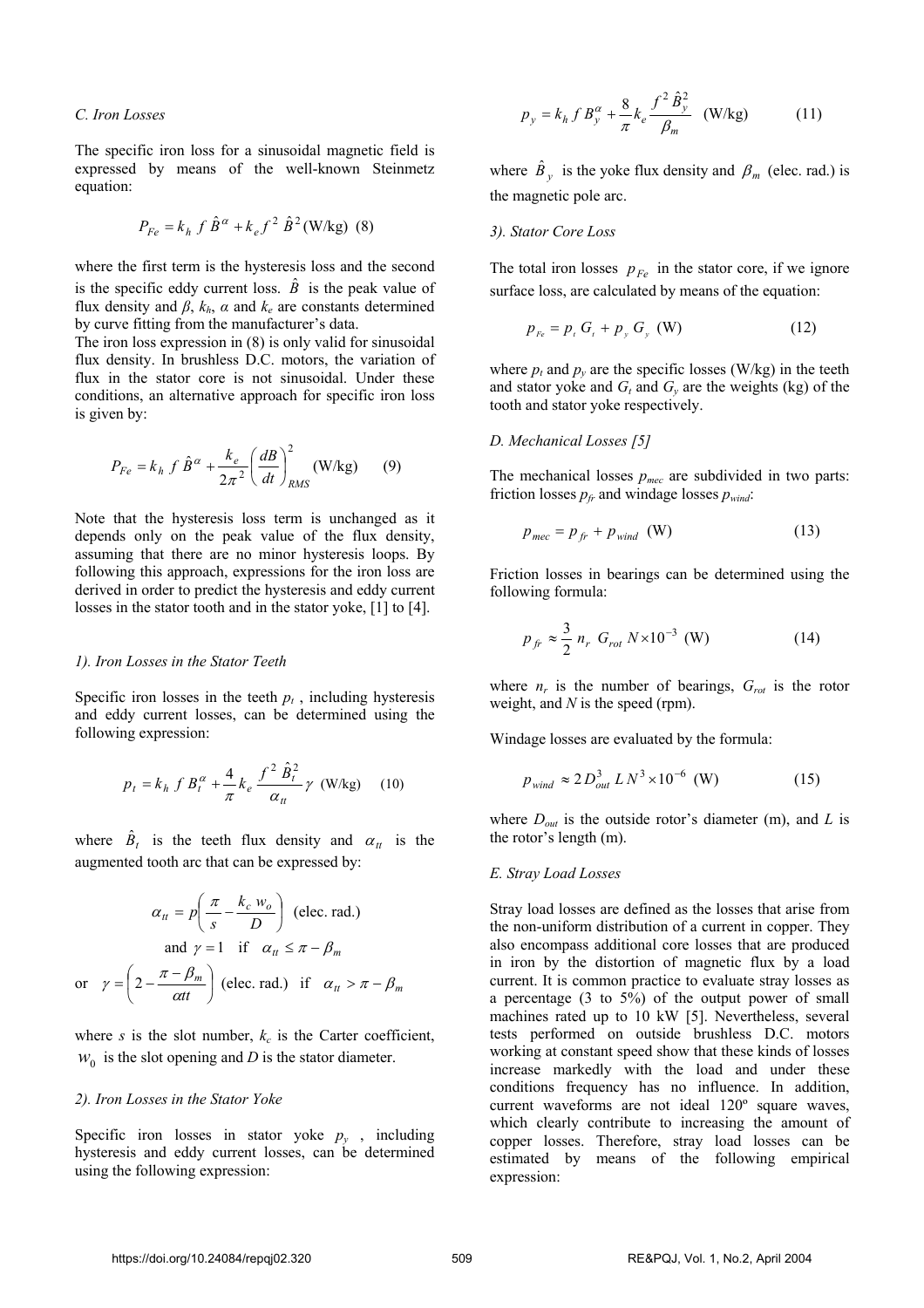$$
p_s = 2\left(\lambda - \sqrt{\frac{2}{3}}\right) R_{20^\circ} I^x \text{ (W)}\tag{16}
$$

where  $\lambda = \frac{I_{RMS}}{I}$  and is usually between 0.86 and 0.84, and exponent *x* may be evaluated range from 2.8 to 3.6.

# **4. Procedure Verification**

The proposed procedure for determining power losses is applied to an existing eight-pole outside-spin brushless

D.C. motor (Table I). The computed power losses are compared to the data tested. From a non-load test at different speeds, the stator core, windage and friction losses are obtained (Fig. 3). From a load test, in which the outside-spin brushless D.C. motor is connected to a dynamometer, efficiency versus load is reported (Fig. 4). Very good agreement is derived from the non-load test; therefore, the computation of stator core and mechanical losses based on the expressions proposed is suitable for this kind of motor. The efficiency calculated under different load conditions shows significant variations at loads lower than 0.5 p.u., compared to values obtained experimentally, although there is fairly good agreement in the range of 0.5 p.u. to 1.25 p.u.

TABLE I. - Main Characteristics of an Eight-Pole Outside-Spin Brushless D.C. Motor

| Voltage           | 12V              |
|-------------------|------------------|
| Torque            | 20 Ncm           |
| Current           | 7 A              |
| Speed             | 2500 rpm         |
| Output diameter   | $95 \text{ mm}$  |
| Total length      | $40 \text{ mm}$  |
| Permanent magnets | Ferrites FXD 4 A |
|                   | $Br = 415 mT$    |
| Lamination        | $M-600-65$ A     |



Fig. 3. Core friction and windage losses versus speed. The straight line was obtained using the expressions proposed, and the points were obtained experimentally